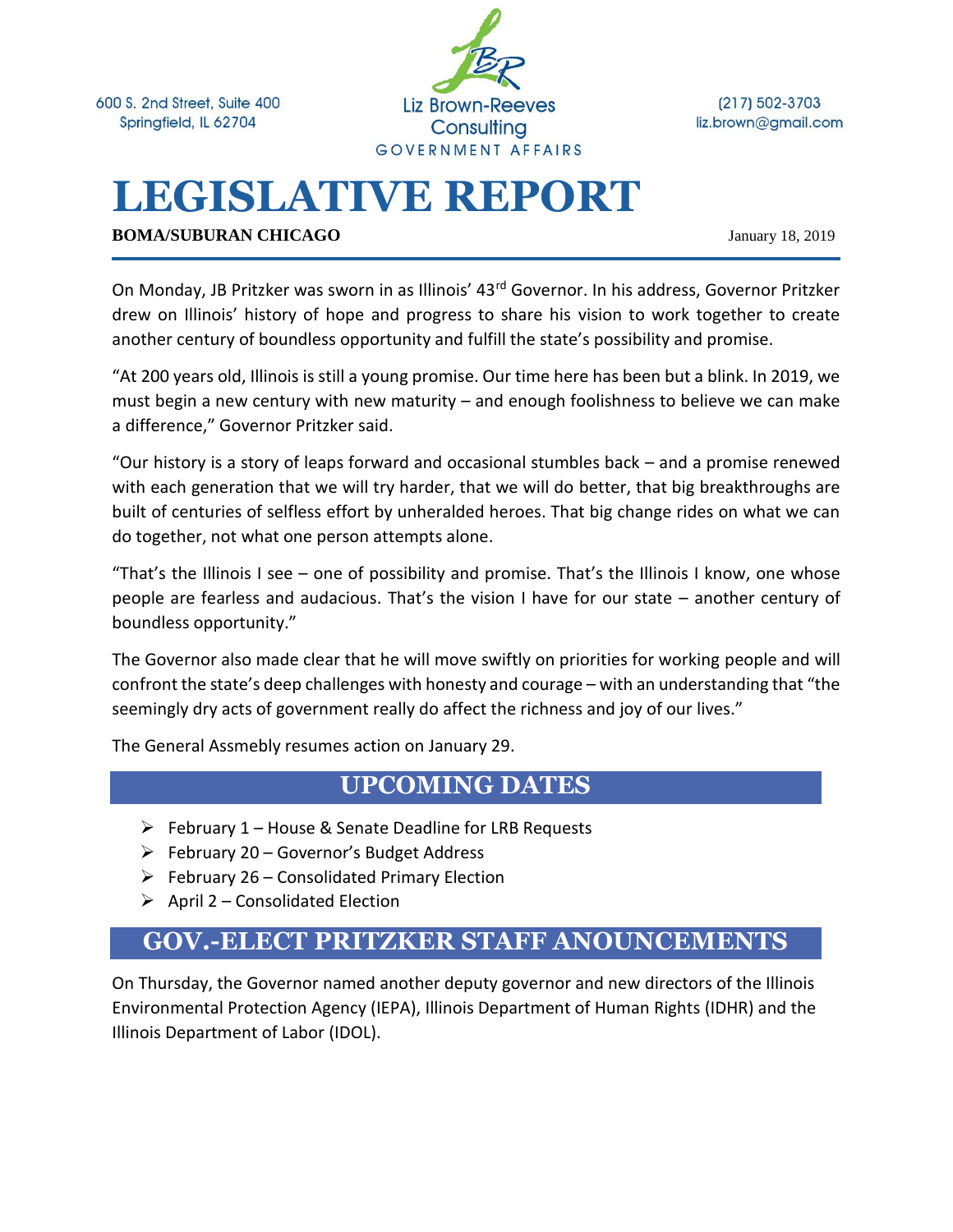**Deputy Governor –** Sol Flores will serve as Deputy Governor. Flores is the founding Executive Director of La Casa Norte, a non-profit organization established in 2002 that has served more than 30,000 youth and families confronting homelessness.

**IEPA** – John Kim will serve as Director of the Illinois Environmental Protection Agency (IEPA). Kim has served in many senior roles during his distinguished 25 years at the department under five governors of both parties. He currently serves as chief legal counsel, where he supervises a legal staff of approximately 40 employees.

**IDHR** – Jim Bennett will serve as Director of the Illinois Department of Human Rights (IDHR). Bennett served as the Midwest Regional Director at Lambda Legal, the nation's largest legal organization dedicated to securing the full civil rights of the LGBTQ community and people with HIV.

**IDOL** – Michael Kleinik will serve as Director of the Illinois Department of Labor (IDOL). Kleinik currently serves as executive director of the Medical Cannabis Alliance Of Illinois. He previously served as the executive director of the Chicago Laborers' District Council's Labor-Management Cooperation Committee from 2008 to 2018.

Previous appointments to the Pritzker administration include:

#### State agency directors

- ❖ John Sullivan, director of the Illinois Department of Agriculture (IDOA)
- ❖ Janel L. Forde, director of the Illinois Department of Central Management Services (CMS)
- ❖ Erin Guthrie, director of the Illinois Department of Commerce and Economic Opportunity (DCEO)
- ❖ Alicia Tate-Nadeau, director of the homeland security and the Illinois Emergency Management Agency (IEMA)
- ❖ Theresa Eagleson, director of the Illinois Department of Healthcare and Family Services (HFS)
- ❖ Heidi Mueller, director of the Illinois Department of Juvenile Justice (IDJJ)
- ❖ David Harris, director of the Illinois Department of Revenue (IDOR)
- ❖ Alexis Sturm, director of the Governor's Office of Management and Budget (GOMB)
- ❖ Matt Perez, Illinois Fire Marshal

#### Office of the Governor

- ❖ Anne Caprara, chief of staff
- ❖ Dan Hynes, deputy governor
- ❖ Christian Mitchell, deputy governor
- ❖ Jesse Ruiz, deputy governor
- ❖ Nikki Budzinski, senior adviser
- ❖ Ann Spillane, general counsel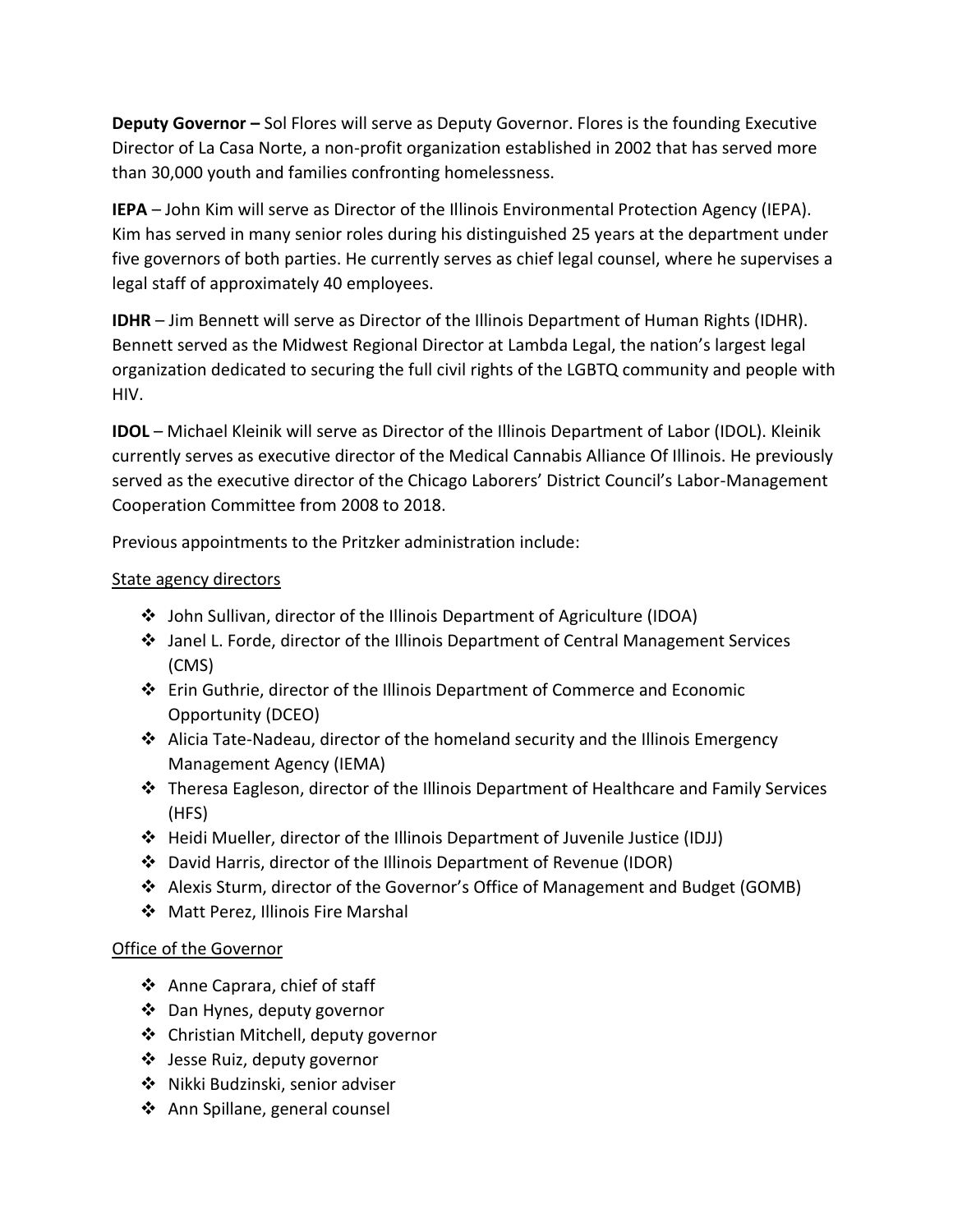- ❖ Emily Bittner, deputy chief of staff for communications
- ❖ Jordan Abudayyeh, press secretary
- ❖ Sean Rapelyea, deputy chief of staff for external affairs
- ❖ Tiffany Newbern-Johnson, deputy chief of staff for legislative affairs

#### **SENATE REPUBLICANS LEADERSHIP TEAM**

Senate Minority Leader Bill Brady announced the Senate Republican Caucus leadership team on Wednesday.

- Senator Dave Syverson, Deputy Republican Leader
- Senator Sue Rezin, Assistant Republican Leader
- Senator Chapin Rose, Assistant Republican Leader
- Senator Jason Barickman, Assistant Republican Leader
- Senator Neil Anderson, Assistant Republican Leader
- Senator Dale Righter, Senate Republican Caucus Chair
- Senator Jim Oberweis, Senate Republican Whip
- Senator Jil Tracy, Senate Republican Whip

### **SENATE DEMOCRAT LEADERSHIP TEAM**

Senate President John Cullerton announced the Senate Democratic caucus leadership team.

- Kimberly Lightford, Majority Leader
- Don Harmon, Assistant Majority Leader
- David Koehler, Assistant Majority Leader
- Terry Link, Assistant Majority Leader
- Iris Martinez, Assistant Majority Leader
- Antonio Munoz, Assistant Majority Leader
- Mattie Hunter, Majority Caucus Chair
- Jacqueline Collins, Majority Caucus Whip
- Linda Holmes, Majority Caucus Whip
- Martin Sandoval, Majority Caucus Whip

#### **HOUSE REPUBLICAN LEADERSHIP TEAM**

House Republican Leader Jim Durkin announced the House Republican caucus leadership team.

- Dan Brady, Deputy Republican Leader
- Tom Demmer, Deputy Republican Leader
- Avery Bourne, Assistant Republican Leader
- C.D. Davidsmeyer, Assistant Republican Leader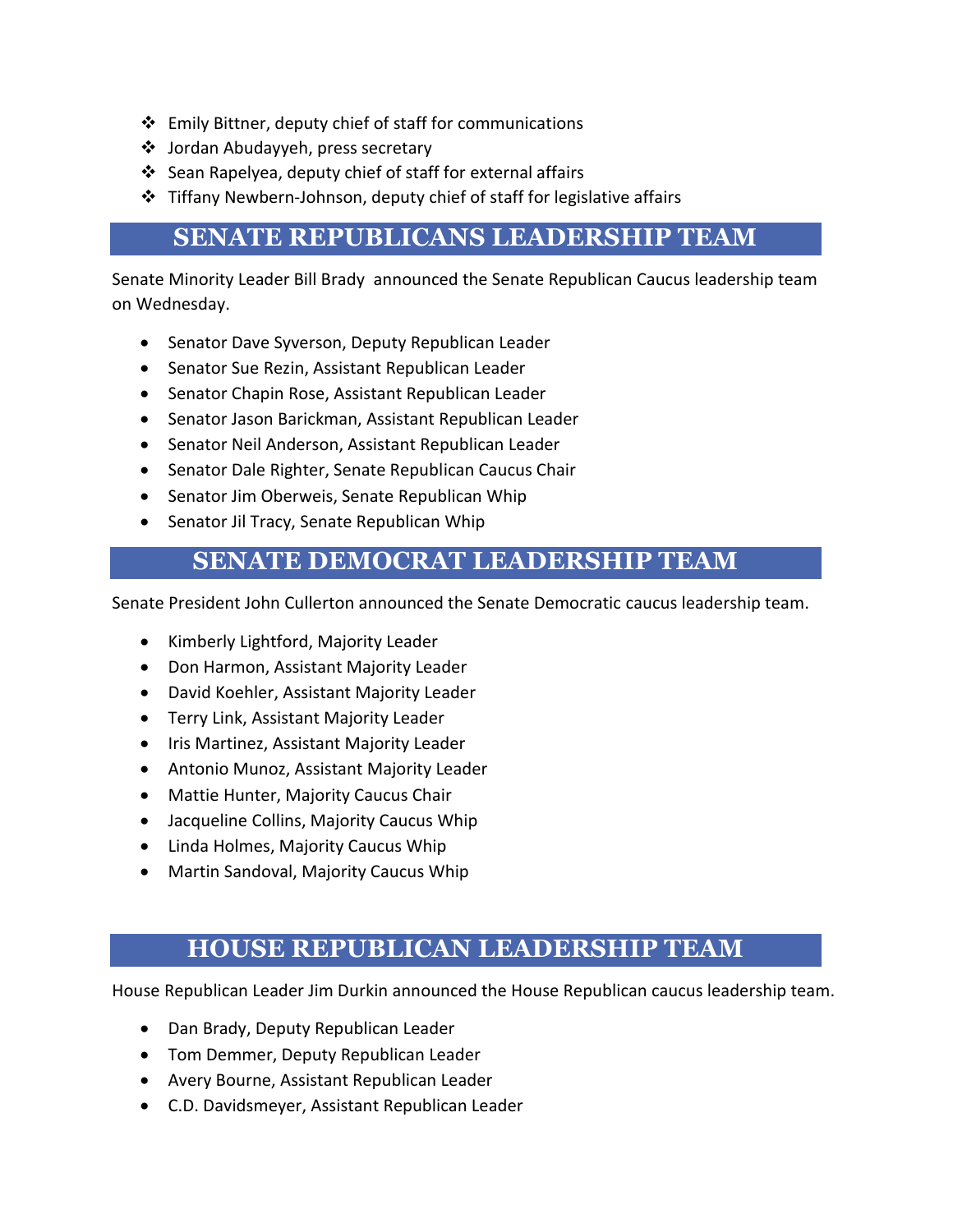- Norine Hammond, Assistant Republican Leader
- Michael McAuiffe, Assistant Republican Leader
- Grant Wehrli, Assistant Republican Leader
- Keith Wheeler, Assistant Republican Leader

#### **HOUSE DEMOCRAT LEADERSHIP TEAM**

House Speaker Michael Madigan announced the House Democratic caucus leadership team.

- Greg Harris, Majority Leader
- Kelly Burke, Assistant Majority Leader
- Linda Chapa LaVia, Assistant Majority Leader
- Will Davis, Assistant Majority Leader
- Jehan Gordon-Booth, Assistant Majority Leader
- Jay Hoffman, Assistant Majority Leader
- Art Turner, Assistant Majority Leader

### **MENDOZA POLL SHOWS PRECKWINKLE SLIPPING**

#### *[POLLING MEMO](https://capitolfax.com/2019/01/17/mendoza-poll-has-bad-news-for-preckwinkle/)*

Recent poll results clearly point to Susana Mendoza as a frontrunner in the crowded field for Mayor. Toni Preckwinkle has seen a significant dip in favorability and a clear drop in vote share, while Bill Daley has failed to move his vote share in both the multi-candidate and head-to-head ballots. Given Mendoza's name ID advantage, top vote-getting status in a multi-candidate race, and significant lead in run-off scenarios with either Preckwinkle or Daley, Mendoza continues to be well-positioned to become the next Mayor of Chicago.

Key findings from a recent citywide survey of 600 likely 2019 municipal voters conducted by Global Strategy Group are as follows.

KEY FINDINGS:

- ❖ Voters' opinions of Preckwinkle have taken a negative turn. Since December, Preckwinkle's net favorability has dropped 26 points. Once +16 (December 2018: 47% favorable/31% unfavorable, 78% familiar), she is now underwater at -10 (January 2019: 36% fav/46% unfav, 82% fam).
- ❖ Preckwinkle's support has dwindled along with her favorability. In December, Preckwinkle held the lead in the multi-candidate race with 19% of the vote, with Mendoza in second with 11%. But Preckwinkle has lost her edge and is now tied with Mendoza for the top spot at 11%. Daley remains in third place with 9%, seeing little change in his vote share since December (Dec. 2018: Daley 8%), despite a significant investment in advertising. The remaining eight candidates trail him.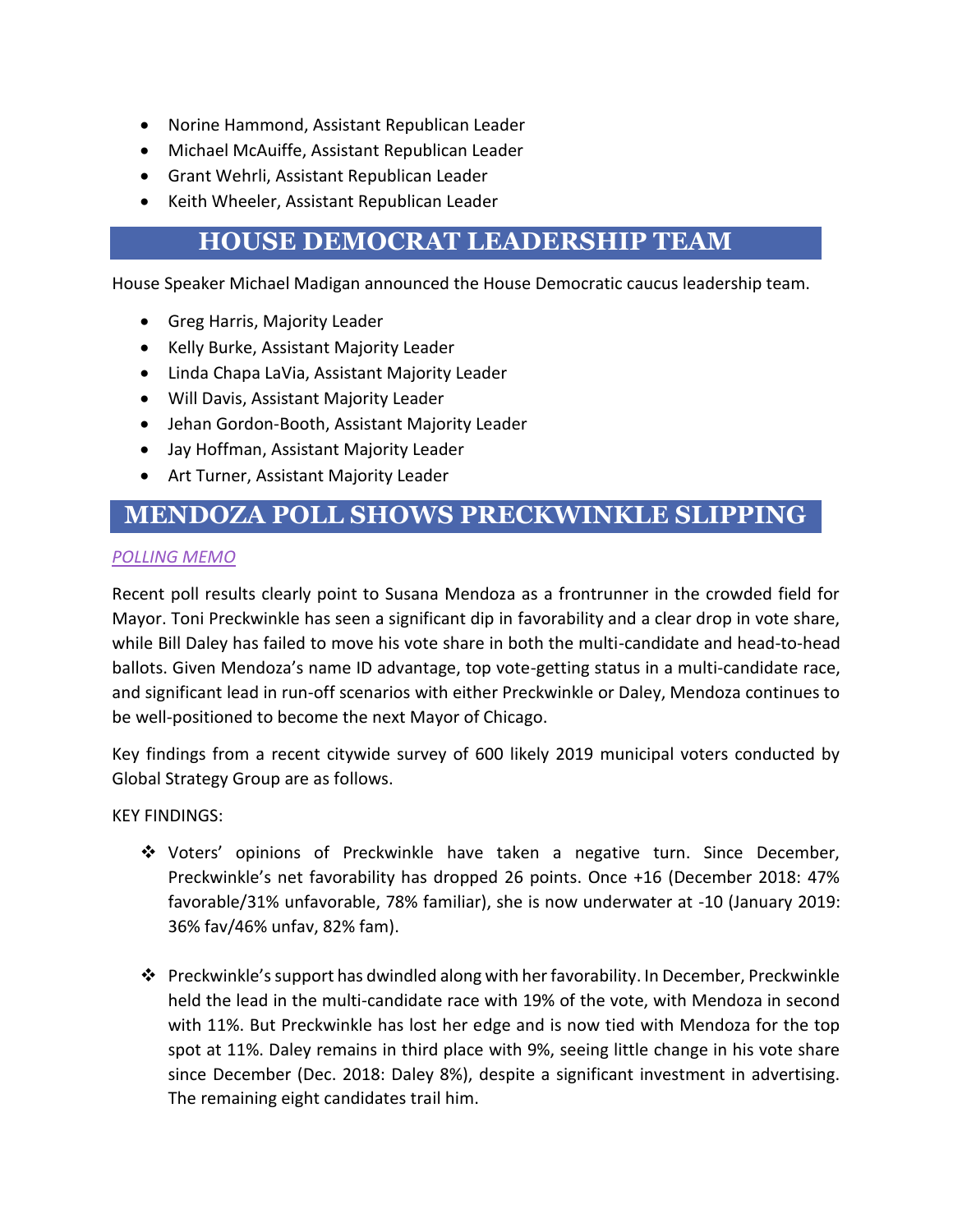- ❖ Mendoza surges past Preckwinkle in a head-to-head. In a run-off scenario, Mendoza leads Preckwinkle by 13 points (Jan. 2019: Mendoza 43%/Preckwinkle 30%), significantly increasing her slight December lead (Dec. 2018: Mendoza 39%/Preckwinkle 38%).
- ❖ Mendoza continues to top Daley. Daley's multi-candidate margin has yet to improve since December, and he has been unable to gain any ground against Mendoza in a head-tohead. Mendoza's December lead (Dec. 2018: Mendoza 46%/Daley 31%) is virtually unchanged (Jan 2018: Mendoza 45%/Daley 30%).

#### **BILL REPORT**

# **HB20 MIN WAGE-\$15 PER HOUR** *(FLOWERS M)*

Amends the Minimum Wage Law. Increases the minimum wage to \$15 per hour on October 1, 2019. Effective immediately.

### **RECENT STATUS**

11/30/2018 - Prefiled with Clerk by Mary E. Flowers

# **HB28 HOUSING-WAIVER-UNPAID TAXES** *(THAPEDI A)*

Amends the Abandoned Housing Rehabilitation Act. Permits any organization exempt from taxation under Section 501(c)(3) of the Internal Revenue Code that files a petition for temporary possession of property to also request a court order waiving or extinguishing any county property tax lien or unpaid property taxes existing on the property if the property has been vacant for at least 3 years. Requires the petitioner to provide notice of any order waiving or extinguishing the tax lien or unpaid property taxes to the office of the county collector or county treasurer of the county in which the property is located. Requires any petition to waive or extinguish a tax lien or unpaid property taxes to be filed by the petitioner within 90 days of commencing the action, unless such time is extended by the court for good cause. Provides that a hearing on the organization's petition need not occur immediately, but must be held prior to the closure of the case and that the order waiving or extinguishing the tax lien or unpaid property taxes shall only exist for the benefit of the organization that files a petition, and shall not inure to, pass to, or benefit any other party in interest of the property.

## **RECENT STATUS**

11/30/2018 - Prefiled with Clerk by André M. Thapedi

# **HB29 CONDO/CICA ACT-HOME RULE LIMIT** *(THAPEDI A)*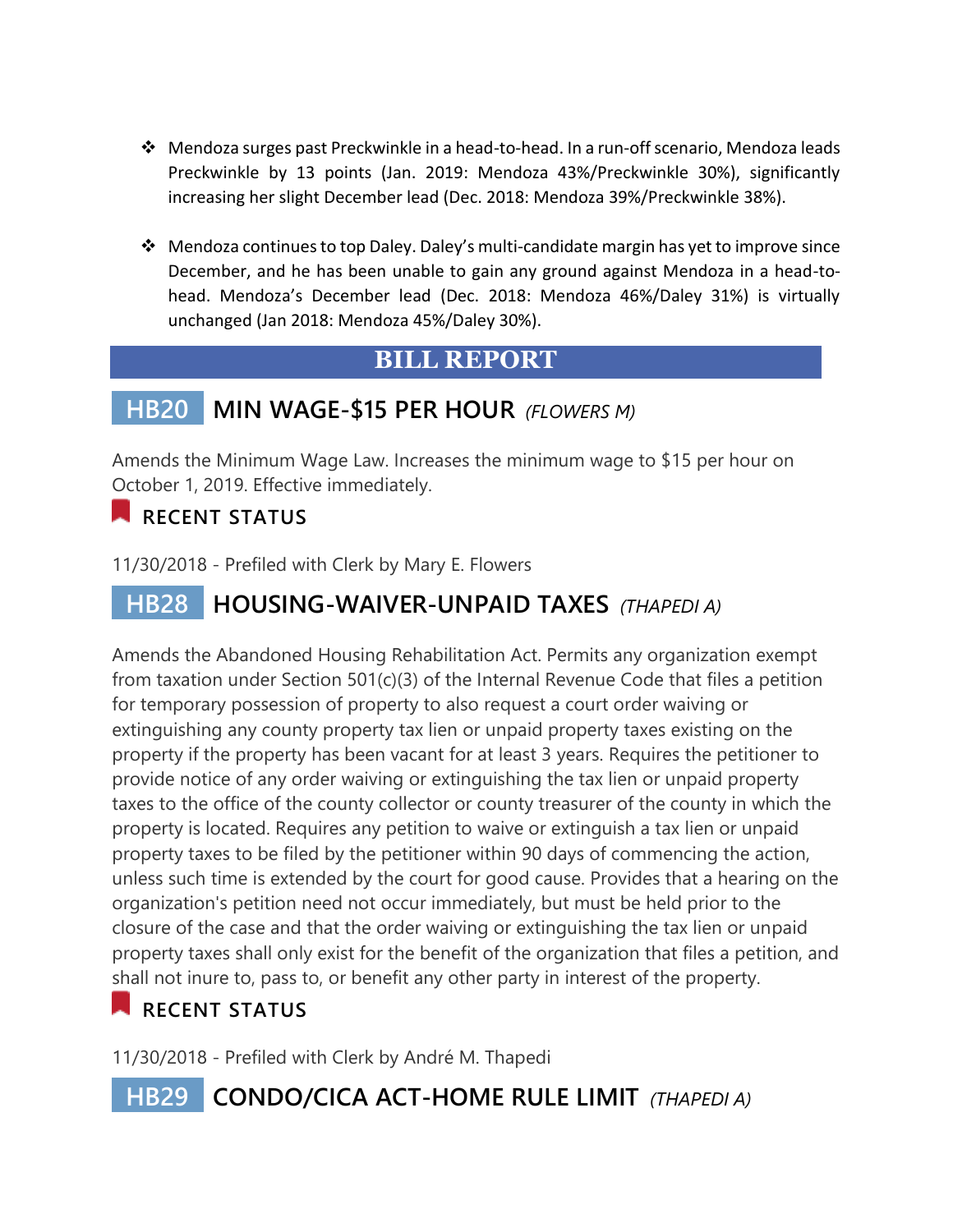Amends the Common Interest Community Association Act. Limits the concurrent exercise by units of local government of powers and functions exercised by the State with respect to amendments to the community instruments and accounting practices. Amends the Condominium Property Act. Limits the concurrent exercise by units of local government of powers and functions exercised by the State with respect to an association's: budgeting practices; sale of property; notice requirements; contracts with board members; voting procedures; property improvement procedures; accounting practices; collection and sharing of records; amendment to the condominium instruments; and subdivision or combination of units. Effective immediately.

## **RECENT STATUS**

11/30/2018 - Prefiled with Clerk by André M. Thapedi

# **HB43 PROP TX-SOUTHLAND PROPERTY** *(DELUCA A)*

Amends the Property Tax Code. Provides that certain property located in Bloom, Bremen, Calumet, Rich, Thornton, or Worth Township may be certified by the South Suburban Land Bank and Development Authority as a southland reactivation site. Provides that southland reactivation property shall be valued at 33 1/3% of the fair cash value of the land, without regard to buildings, structures, improvements, and other permanent fixtures located on the property. Provides that, for the first 3 tax years after the property is certified as southland reactivation property, the aggregate tax liability for the property shall be no greater than \$75,000. Provides that, beginning with the fourth tax year after the property is certified as southland reactivation property and continuing through the twelfth tax year after the property is certified as southland reactivation property, the property's tax liability for each taxing district in which the property is located shall be increased over the tax liability for the preceding year by the percentage increase, if any, in the total equalized assessed value of all property in the taxing district.

# **RECENT STATUS**

11/30/2018 - Prefiled with Clerk by Anthony DeLuca

# **HB189 ABANDONED REAL PROPERTY-TITLE** *(FORD L)*

Creates the Blight Mitigation Act. Provides that a property owner that lives within onefourth of a mile of and on the same street as residential real property that has been abandoned may, after the property has been continuously abandoned for 12 months, petition the court for title to the land. Provides that the court shall order that title to the real property be transferred to the petitioner if the petitioner presents clear and convincing evidence that: (1) the property is abandoned; (2) the owner of the property